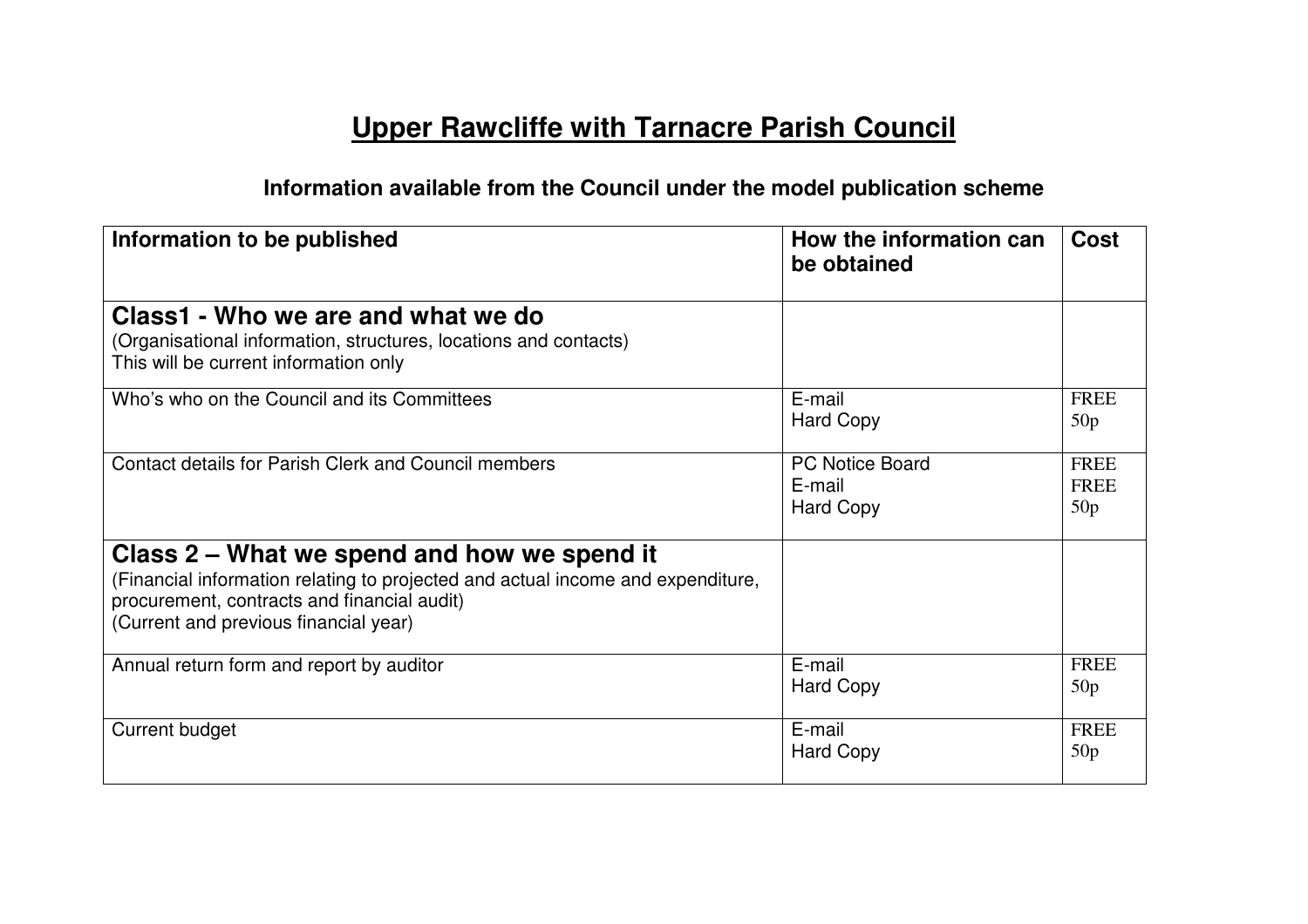| <b>Financial Standing Orders and Regulations</b>                                | E-mail<br><b>Hard Copy</b> | <b>FREE</b><br>£1 |
|---------------------------------------------------------------------------------|----------------------------|-------------------|
|                                                                                 |                            |                   |
| Grants given and received                                                       | E-mail                     | <b>FREE</b>       |
| (Current and previous year only)                                                | <b>Hard Copy</b>           | 50p               |
| List of current contracts awarded and value of contract                         | E-mail                     | <b>FREE</b>       |
| (Current and previous year only)                                                | <b>Hard Copy</b>           | 50p               |
| Members' allowances and expenses                                                | E-mail                     | <b>FREE</b>       |
|                                                                                 | <b>Hard Copy</b>           | 50p               |
| Class 3 – What our priorities are and how we are doing                          |                            |                   |
| (Strategies and plans, performance indicators, audits, inspections and reviews) |                            |                   |
| Annual Report to Parish or Community Meeting                                    | E-mail                     | <b>FREE</b>       |
| (current and previous year only)                                                | <b>Hard Copy</b>           | 50p               |
| Class 4 – How we make decisions                                                 |                            |                   |
| (Decision making processes and records of decisions)                            |                            |                   |
| Timetable of meetings (Council, any committee/sub-committee meetings and        | <b>PC Notice Board</b>     | <b>FREE</b>       |
| parish meetings)                                                                | E-mail                     | <b>FREE</b>       |
|                                                                                 | <b>Hard Copy</b>           | 50p               |
| Agendas of meetings (as above)                                                  | <b>PC Notice Board</b>     | <b>FREE</b>       |
|                                                                                 | E-mail                     | <b>FREE</b>       |
|                                                                                 | <b>Hard Copy</b>           | 50p               |
|                                                                                 |                            |                   |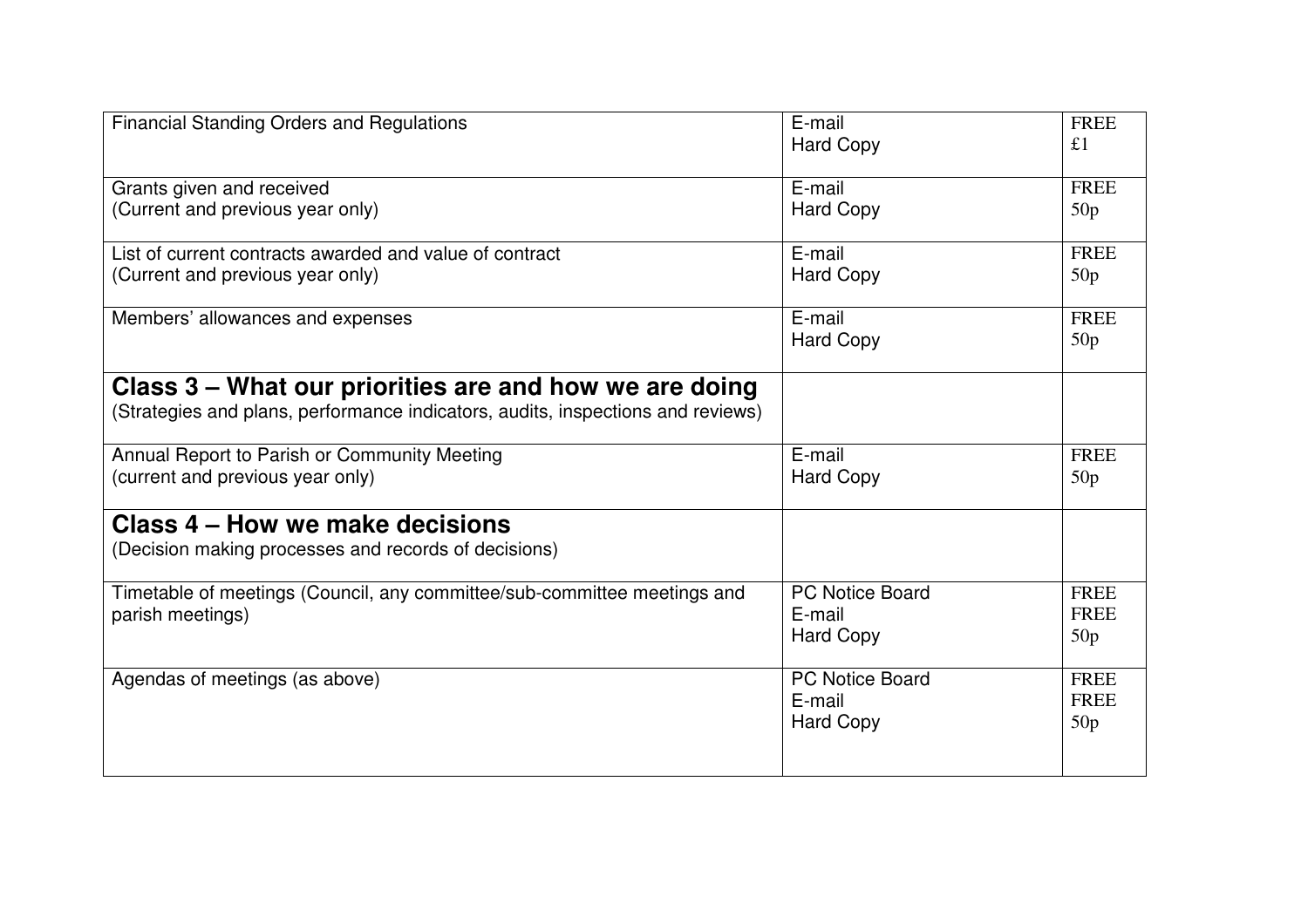| Minutes of meetings (as $above$ ) – nb this will exclude information that is properly     | PC Notice Board    | <b>FREE</b> |
|-------------------------------------------------------------------------------------------|--------------------|-------------|
| regarded as private to the meeting.                                                       |                    |             |
|                                                                                           | E-mail             | <b>FREE</b> |
|                                                                                           | <b>Hard Copy</b>   | 50p         |
|                                                                                           |                    |             |
| Reports presented to council meetings - nb this will exclude information that is properly | E-mail             | <b>FREE</b> |
| regarded as private to the meeting.                                                       | <b>Hard Copy</b>   | 50p         |
|                                                                                           |                    |             |
| Responses to consultation papers                                                          | E-mail             | <b>FREE</b> |
|                                                                                           | <b>Hard Copy</b>   | 50p         |
|                                                                                           |                    |             |
| Responses to planning applications                                                        | E-mail             | <b>FREE</b> |
|                                                                                           | <b>Hard Copy</b>   | 50p         |
|                                                                                           |                    |             |
| Class 5 – Our policies and procedures                                                     |                    |             |
|                                                                                           |                    |             |
| (Current written protocols, policies and procedures for delivering our services           |                    |             |
| and responsibilities)                                                                     |                    |             |
| Current information only                                                                  |                    |             |
|                                                                                           |                    |             |
| Policies and procedures for the conduct of council business:                              | E-mail (all items) | <b>FREE</b> |
|                                                                                           |                    |             |
| Procedural standing orders                                                                | <b>Hard Copy</b>   | £1          |
| Delegated authority in respect of officers                                                | <b>Hard Copy</b>   | 50p         |
| <b>Code of Conduct</b>                                                                    | <b>Hard Copy</b>   | £2          |
|                                                                                           |                    |             |
| Policies and procedures for the provision of services and about the employment            | E-mail (all items) | <b>FREE</b> |
| of staff:                                                                                 |                    |             |
| Job description - Clerk                                                                   | <b>Hard Copy</b>   | 50p         |
| Person specification - Clerk                                                              | Hard Copy          | 50p         |
| Schedule of charges (for the publication of information)                                  | <b>Hard Copy</b>   | 50p         |
| Complaints procedures                                                                     | <b>Hard Copy</b>   | 50p         |
|                                                                                           |                    |             |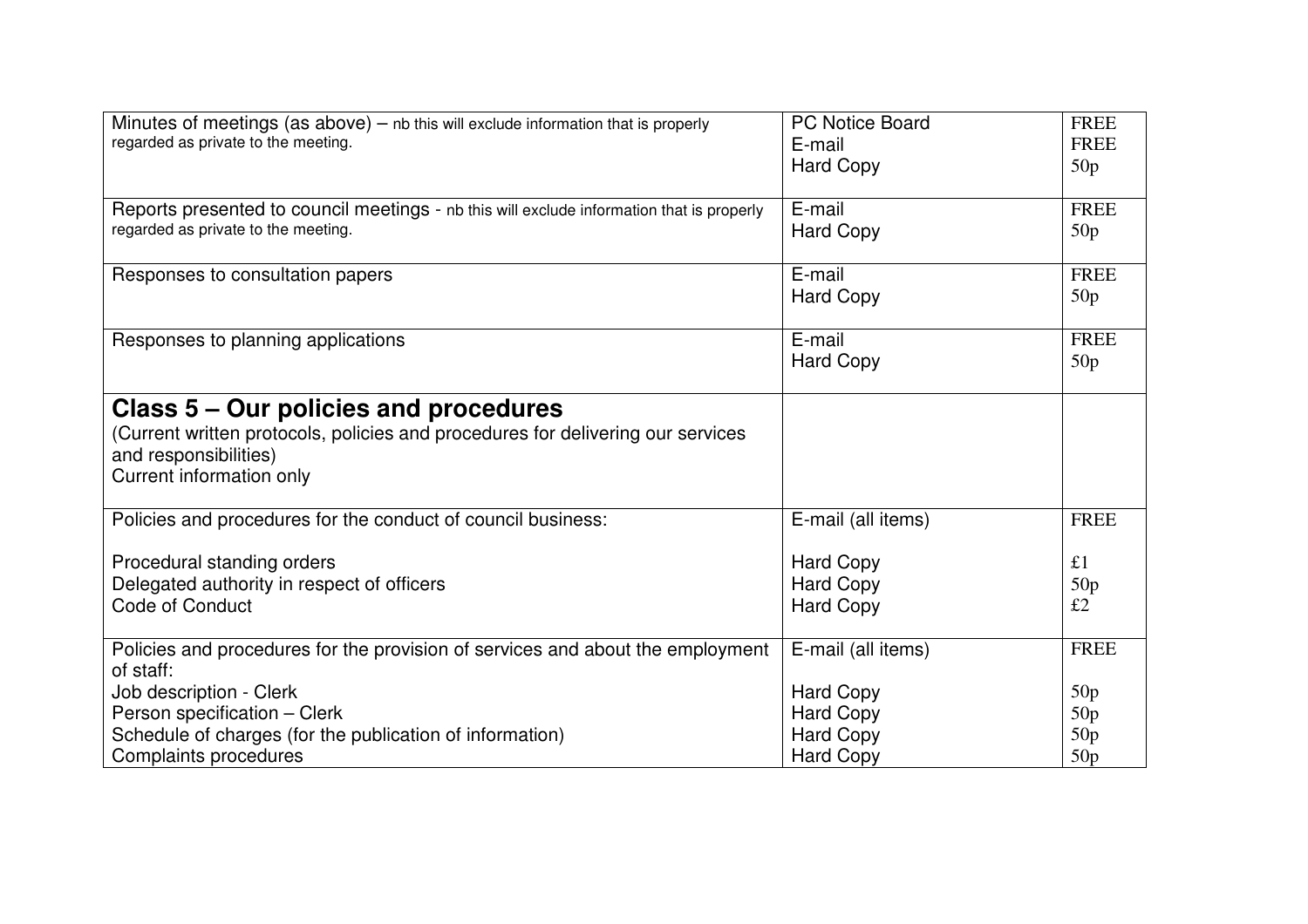| <b>Class 6 – Lists and Registers</b>                                       |             |
|----------------------------------------------------------------------------|-------------|
| Currently maintained lists and registers only                              |             |
|                                                                            |             |
| <b>Assets Register</b><br>Inspection by appointment                        | <b>FREE</b> |
| Register of members' interests<br>Inspection by appointment                | <b>FREE</b> |
| Register of gifts and hospitality<br>Inspection by appointment             | <b>FREE</b> |
|                                                                            |             |
| Class 7 – The services we offer                                            |             |
| (Information about the services we offer, including leaflets, guidance and |             |
| newsletters produced for the public and businesses)                        |             |
| Current information only                                                   |             |
|                                                                            |             |
| N/A<br>Allotments                                                          |             |
| Burial grounds and closed churchyards<br>N/A                               |             |
| Community centres and village halls<br>N/A                                 |             |
| Parks, playing fields and recreational facilities<br>N/A                   |             |
| Seating, litter bins, clocks, memorials and lighting<br>N/A                |             |
| <b>Bus shelters</b><br>N/A                                                 |             |
| N/A<br>Agency agreements                                                   |             |
|                                                                            |             |
| N/A<br><b>Additional Information</b>                                       |             |
| Information that is not itemised in the lists above                        |             |
|                                                                            |             |